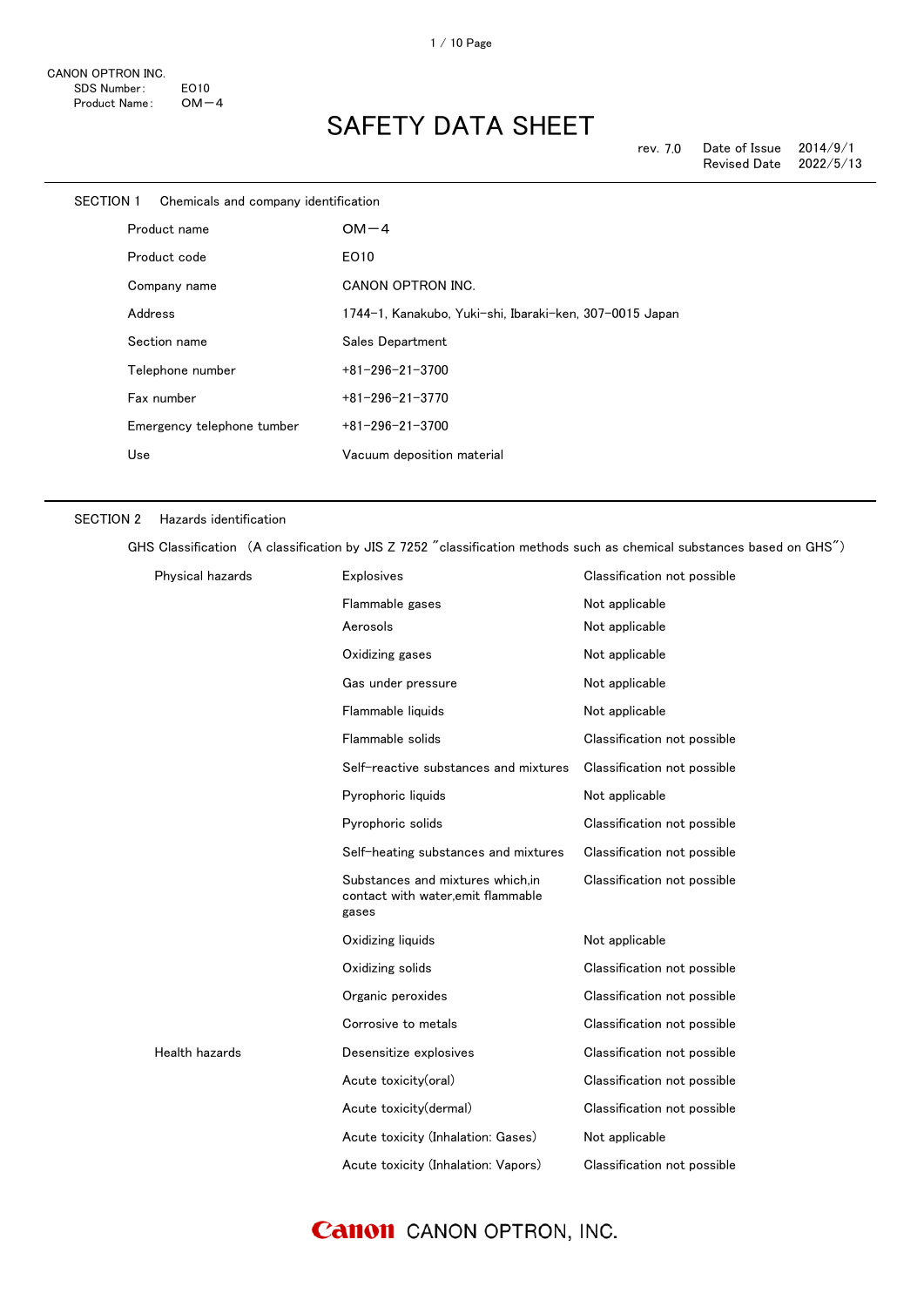|                       | Acute toxicity (Inhalation: Dusts and<br>mists)            | Classification not possible |
|-----------------------|------------------------------------------------------------|-----------------------------|
|                       | Skin corrosion/irritation                                  | Classification not possible |
|                       | Serious eye damage/eye irritation                          | Classification not possible |
|                       | Respiratory sensitization                                  | Classification not possible |
|                       | Skin sensitization                                         | Category 1                  |
|                       | Germ cell mutagenicity                                     | Classification not possible |
|                       | Carcinogenicity                                            | Classification not possible |
|                       | Reproductive toxicity                                      | Classification not possible |
|                       | Reproductive toxicity, effects on or via<br>lactation      | Classification not possible |
|                       | Specific target organ toxicity(single<br>exposure)         | Category 3                  |
|                       | Specific target organ toxicity(repeated<br>exposure)       | Category 1                  |
|                       | Aspiration hazard                                          | Classification not possible |
| Environmental hazards | Hazardous to the aquatic environment<br>Short-term(acute)  | Classification not possible |
|                       | Hazardous to the aquatic environment<br>Long-term(chronic) | Classification not possible |
|                       | Hazardous to the ozone layer                               | Classification not possible |
| Label elements        |                                                            |                             |
| hazard Pictograms     | Health Hazard<br>Exclamation                               |                             |
|                       |                                                            |                             |

Signal word **Danger** 

information

Dangerous goods hazard

May cause an allergic skin reaction. May cause respiratory irritation. Causes damage to organs through prolonged or repeated exposure Lungs.

### **Canon** CANON OPTRON, INC.

感嘆符 健康有害性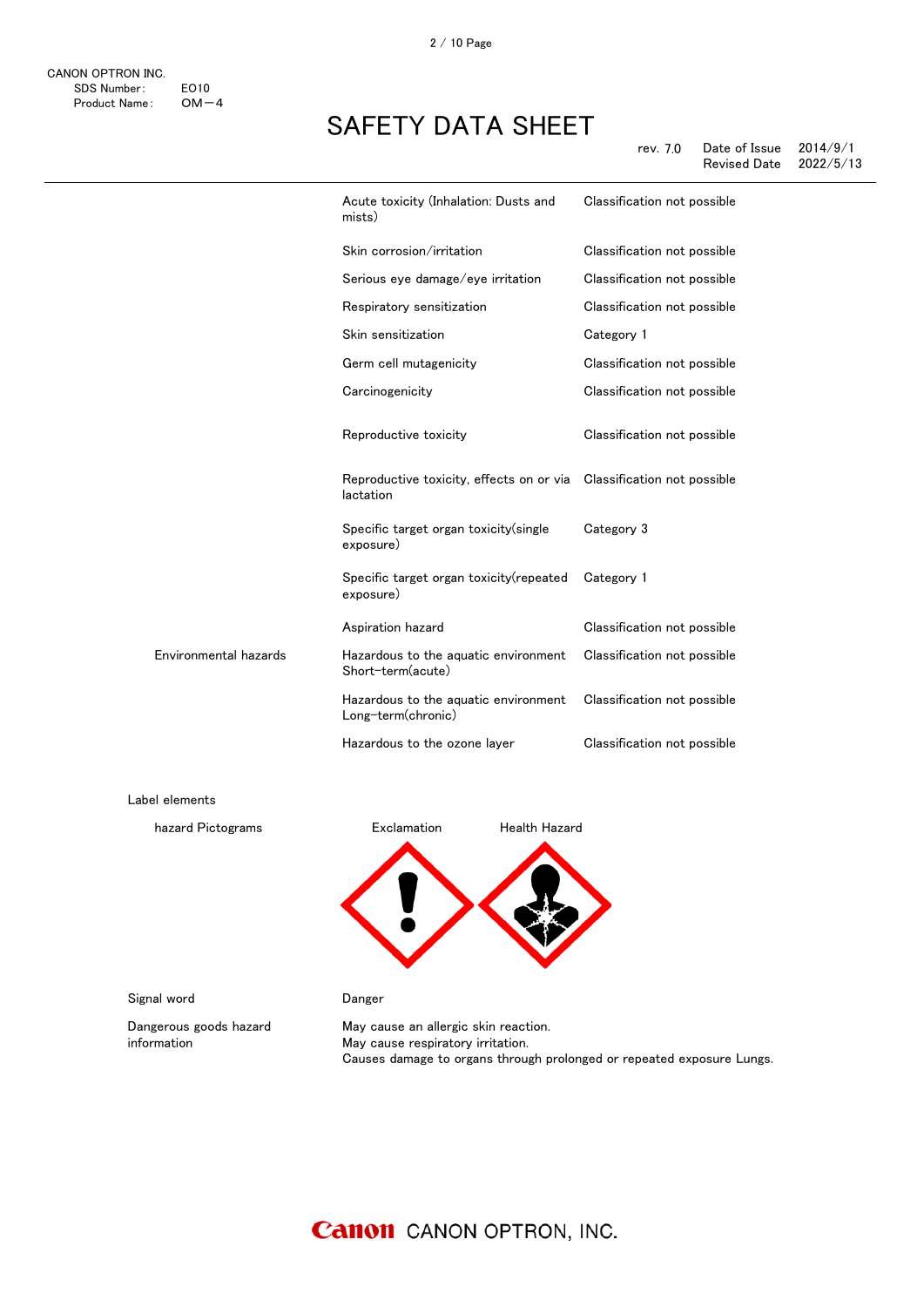CANON OPTRON INC. SDS Number: EO10<br>Product Name: OM-4 Product Name:

SAFETY DATA SHEET

rev. 7.0 Date of Issue 2014/9/1 Revised Date 2022/5/13

| Precautionary statements |                                                                                                                                                                                                                                                                                                                                                                                                                                                                            |
|--------------------------|----------------------------------------------------------------------------------------------------------------------------------------------------------------------------------------------------------------------------------------------------------------------------------------------------------------------------------------------------------------------------------------------------------------------------------------------------------------------------|
| <b>[Safety measures]</b> | Do not breathe dust/fume/gas/mist/vapours/spray.<br>Avoid breathing dust/fume/gas/mist/vapours/spray.<br>Wash hands thoroughly after handling.<br>Do not eat, drink or smoke when using this product.<br>Use only outdoors or in a well-ventilated area.<br>Contaminated work clothing should not be allowed out of the workplace.<br>Wear Protective glovess/protective clothing/eye protection/face protection.                                                          |
| [First-aid measures]     | IF ON SKIN: Wash with plenty of soap and water.<br>IF INHALED: Remove person to fresh air and keep comfortable for breathing.<br>IF exposed or concerned: Call poison center or doctor/physician.<br>Call poison center or doctor/physician if you feel unwell.<br>Get medical advice/attention if you feel unwell.<br>Specific treatment.<br>If skin irritation or rash occurs: Get medical advice/attention.<br>Take off contaminated clothing and wash it before reuse. |
| [Storage]                | Store in a well-ventilated place. Keep container tightly closed.<br>Store locked up.                                                                                                                                                                                                                                                                                                                                                                                       |
| [Disposal]               | Dispose of contents/container in accordance with national regulations.                                                                                                                                                                                                                                                                                                                                                                                                     |
| 【Other hazards】          |                                                                                                                                                                                                                                                                                                                                                                                                                                                                            |

| Substance/Mixture                       | Mixture                                                                                                                                |                                                                           |
|-----------------------------------------|----------------------------------------------------------------------------------------------------------------------------------------|---------------------------------------------------------------------------|
| Chemical name                           | Zirconium oxide                                                                                                                        | Aluminum oxide                                                            |
| Chemical formula                        | ZrO2                                                                                                                                   | A/203                                                                     |
| Concentration or concentration<br>range | $ZrO2 : 55 - 65$<br>Al2O3: 35-45                                                                                                       |                                                                           |
| CAS No.                                 | $1314 - 23 - 4$                                                                                                                        | $1344 - 28 - 1$                                                           |
| <b>TSCA Inventry</b>                    | Zirconium oxide (ZrO2)                                                                                                                 | Aluminum oxide (Al2O3)                                                    |
| EINECS number                           | $215 - 227 - 2$                                                                                                                        | $215 - 691 - 6$                                                           |
| Radioactive information                 | Radioactive substances are not used as the material. Therefore, there is no<br>reason that ionizing radiation would be generated.      |                                                                           |
| <b>SECTION 4</b><br>First aid measures  |                                                                                                                                        |                                                                           |
|                                         |                                                                                                                                        |                                                                           |
| Inhalation                              | Remove person to fresh air and keep comfortable for breathing.<br>Get medical advice/attention if you feel unwell.                     |                                                                           |
| Skin contact                            | water/shower.<br>IF ON SKIN: Wash with plenty of soap and water.<br>If skin irritation or rash occurs: : Get medical advice/attention. | Take off immediately all contaminated clothing. Rinse affected areas with |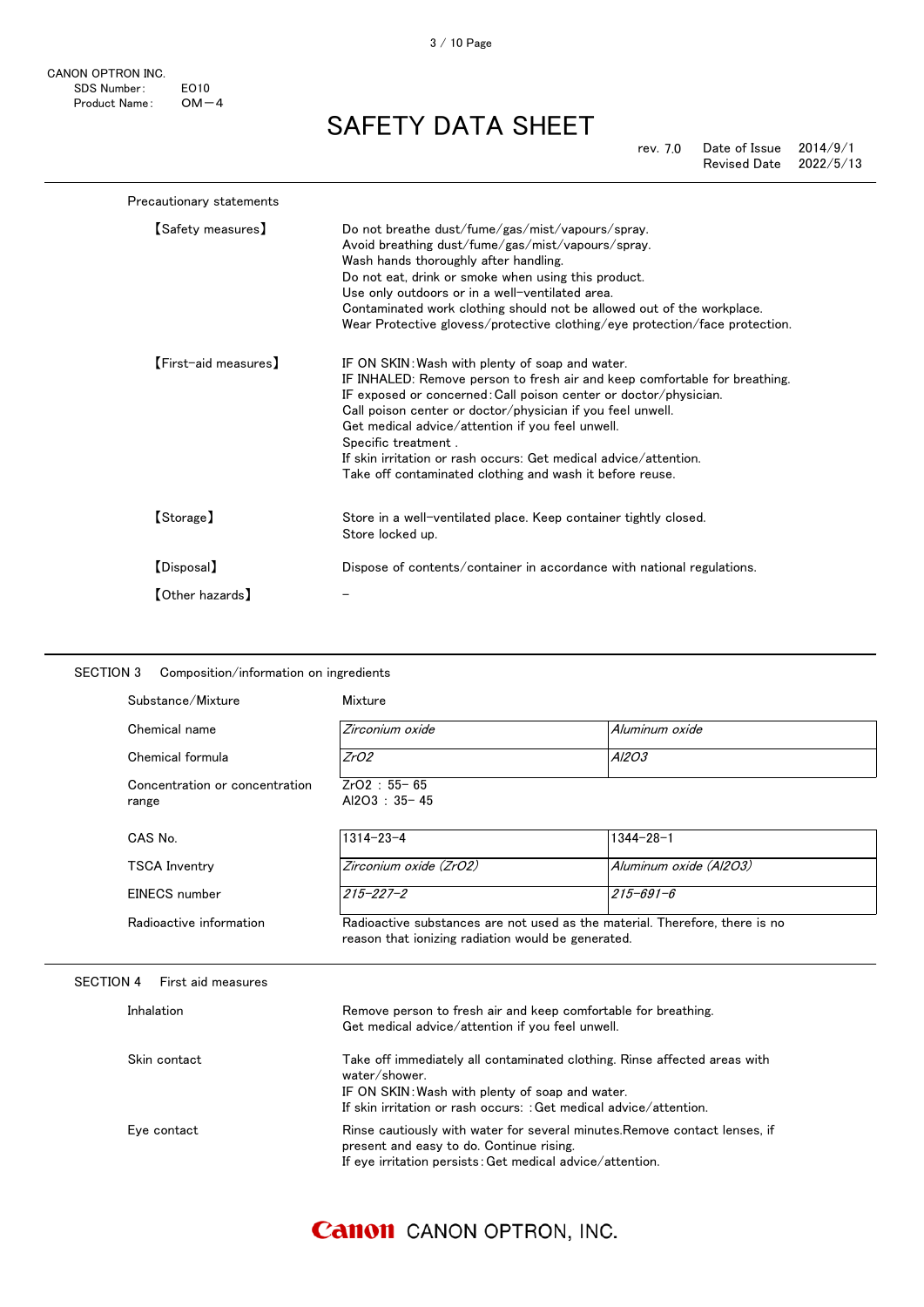4 / 10 Page

# SAFETY DATA SHEET

rev. 7.0 Date of Issue 2014/9/1 Revised Date 2022/5/13

|                  | Ingestion                                                                  | Rinse mouth.<br>Get medical advice/attention.                                                                                                                                                                              |
|------------------|----------------------------------------------------------------------------|----------------------------------------------------------------------------------------------------------------------------------------------------------------------------------------------------------------------------|
|                  | Most important symptoms and<br>effects, both acute and delayed             | No data available                                                                                                                                                                                                          |
|                  | Protection of first aiders                                                 | Rescuers, wear suitable protective equipment as the situation demands.                                                                                                                                                     |
|                  | Special precautions for physicians                                         | No data available                                                                                                                                                                                                          |
| <b>SECTION 5</b> | Firefighting measures                                                      |                                                                                                                                                                                                                            |
|                  | Suitable extinguishing media                                               | This product itself is not flammable.                                                                                                                                                                                      |
|                  | Unsuitable extinguishing media                                             | No data available                                                                                                                                                                                                          |
|                  | Specific hazards                                                           | No data available                                                                                                                                                                                                          |
|                  | Specific extinguishing methods                                             | In the case of a fire in the periphery, the portable container is quickly moved to a<br>safe place.                                                                                                                        |
|                  | Special protective equipment for<br>firefighters                           | Wear suitable protective equipment (gloves, glasses and a mask) in fire-fighting.                                                                                                                                          |
| <b>SECTION 6</b> | Accidental release measures                                                |                                                                                                                                                                                                                            |
|                  | Personal precautions, protective<br>equipment, and emergency<br>procedures | Protection equipment (specified as those in which the properties of the product<br>are suitable) worn during operation so that airborne droplets, etc., do not adhere<br>to the skin and dusts and gases are not absorbed. |
|                  | Environmental precautions                                                  | The leakage may not directly flow into rivers or sewage.                                                                                                                                                                   |
|                  | Methods and material for<br>containment and cleaning up                    | The leaked material is scooped up, or swept up and gathered to be recovered in<br>a paper bag or a drum.<br>After recovery, a small amount of the residue is absorbed in sediment, sawdust,<br>etc.                        |
|                  | Secondary disaster prevention<br>measures                                  | No data available                                                                                                                                                                                                          |
|                  | SECTION 7 Handling and storage                                             |                                                                                                                                                                                                                            |
|                  | Precautions for safe handling                                              |                                                                                                                                                                                                                            |
|                  | Technical measures                                                         | Take measures for equipment as described in "8. Exposure controls/personal<br>protection" and wear protective equipment.                                                                                                   |
|                  | Safety handling precautions                                                | Handling work must be practiced in a room where there is a local or total<br>ventilation facility.                                                                                                                         |
|                  | Avoidance of contact                                                       | Refer to "10. Stability and reactivity."                                                                                                                                                                                   |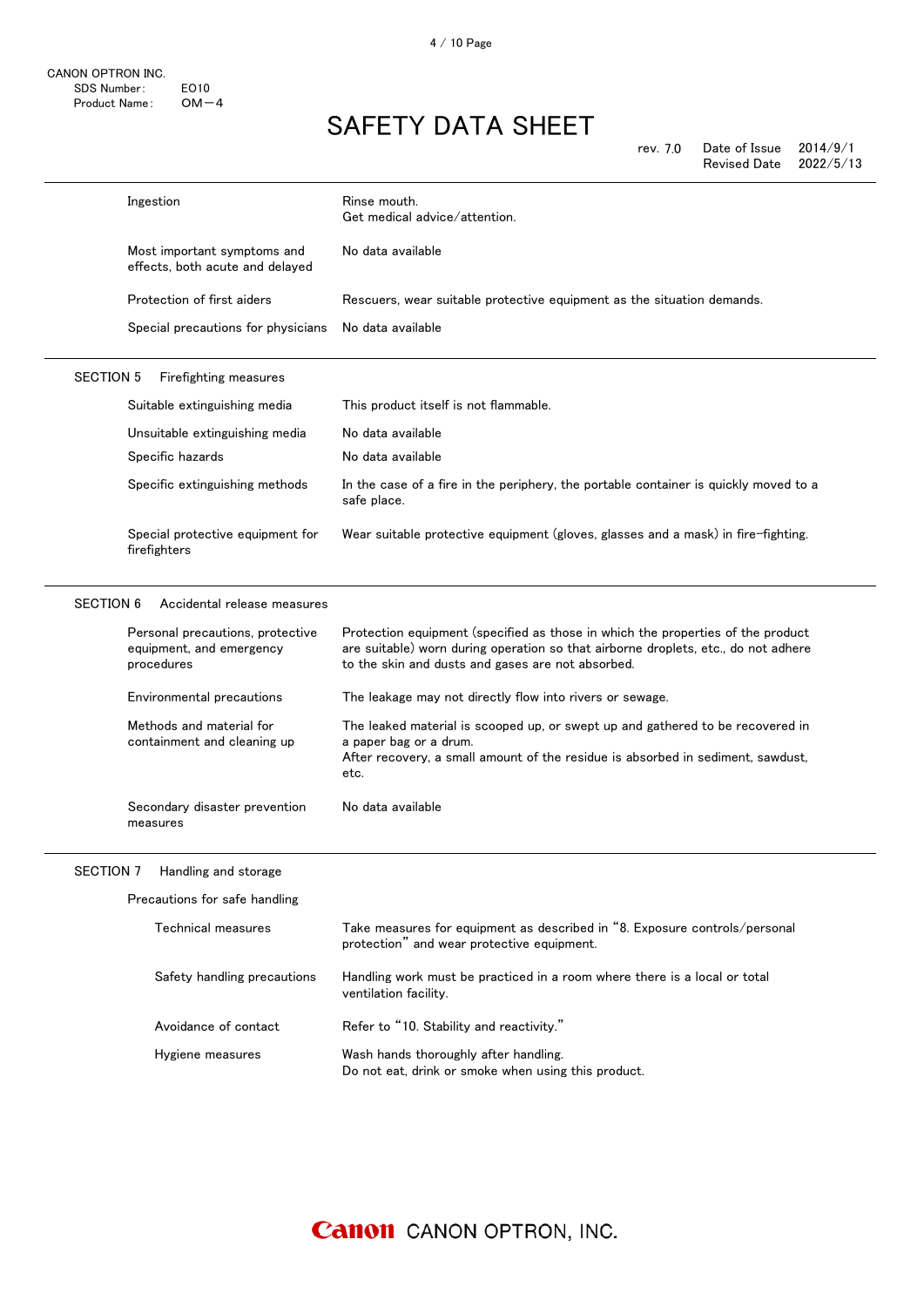CANON OPTRON INC. SDS Number: EO10<br>Product Name: OM-4 Product Name:

# SAFETY DATA SHEET

rev. 7.0 Date of Issue 2014/9/1 Revised Date

| Conditions for safe storage,<br>including any incompatibilities             |                                                                                                                      |                                                                                             |
|-----------------------------------------------------------------------------|----------------------------------------------------------------------------------------------------------------------|---------------------------------------------------------------------------------------------|
| Safe storage conditions                                                     | Store in a well-ventilated place. Keep container tightly closed.<br>Store locked up.                                 |                                                                                             |
| Safety packaging material                                                   | No data available                                                                                                    |                                                                                             |
| <b>SECTION 8</b><br>Exposure controls/personal protection                   |                                                                                                                      |                                                                                             |
|                                                                             | ZrO2                                                                                                                 | AI2O3                                                                                       |
| Permissible concentration                                                   |                                                                                                                      |                                                                                             |
| <b>ACGIH</b>                                                                | $TLV$ -TWA: 5 mg/ $m^3$<br>TLV-TWA: 10 mg/m <sup>3</sup><br>(as zirconium and compound, zirconium)<br>(2015 version) | (Particulate asbestos-free, less than 1%<br>crystalline silica) TLV-TWA 10mg/m <sup>3</sup> |
| Appropriate engineering controls                                            | Use sealed devices, equipment, or a local exhaust ventilation as much as<br>possible.                                |                                                                                             |
| Individual protection measures,<br>such as personal protective<br>equipment |                                                                                                                      |                                                                                             |
| Respiratory protection                                                      | Dustproof mask                                                                                                       |                                                                                             |
| Hand protection                                                             | Protective gloves                                                                                                    |                                                                                             |
| Eye/face protection                                                         | Dust-proof glasses                                                                                                   |                                                                                             |
| Skin protection                                                             | Protective clothing                                                                                                  |                                                                                             |

SECTION 9 Physical and chemical properties

### Appearance

| Physical state | Solid             |
|----------------|-------------------|
| Form           | Pellets, granules |
| Colour         | White             |
| Odour          | None              |

|                                                             | ZrO2                                | Al2O3             |
|-------------------------------------------------------------|-------------------------------------|-------------------|
| Melting point/freezing point                                | $2.680^{\circ}C$ (Merck(15th.2013)) | $2072^{\circ}C$   |
| Boiling point or initial boiling point<br>and boiling range | $4300^{\circ}C$                     | $2980^{\circ}$ C  |
| Flammability                                                | No data available                   | No data available |
| Upper/lower flammability or<br>explosive limits             | No data available                   | No data available |
| Flash point                                                 | Noninflammability (GESTIS (2015))   | Noncombustibility |
| Auto-ignition temperature                                   | Noninflammability (GESTIS (2015))   | Noncombustibility |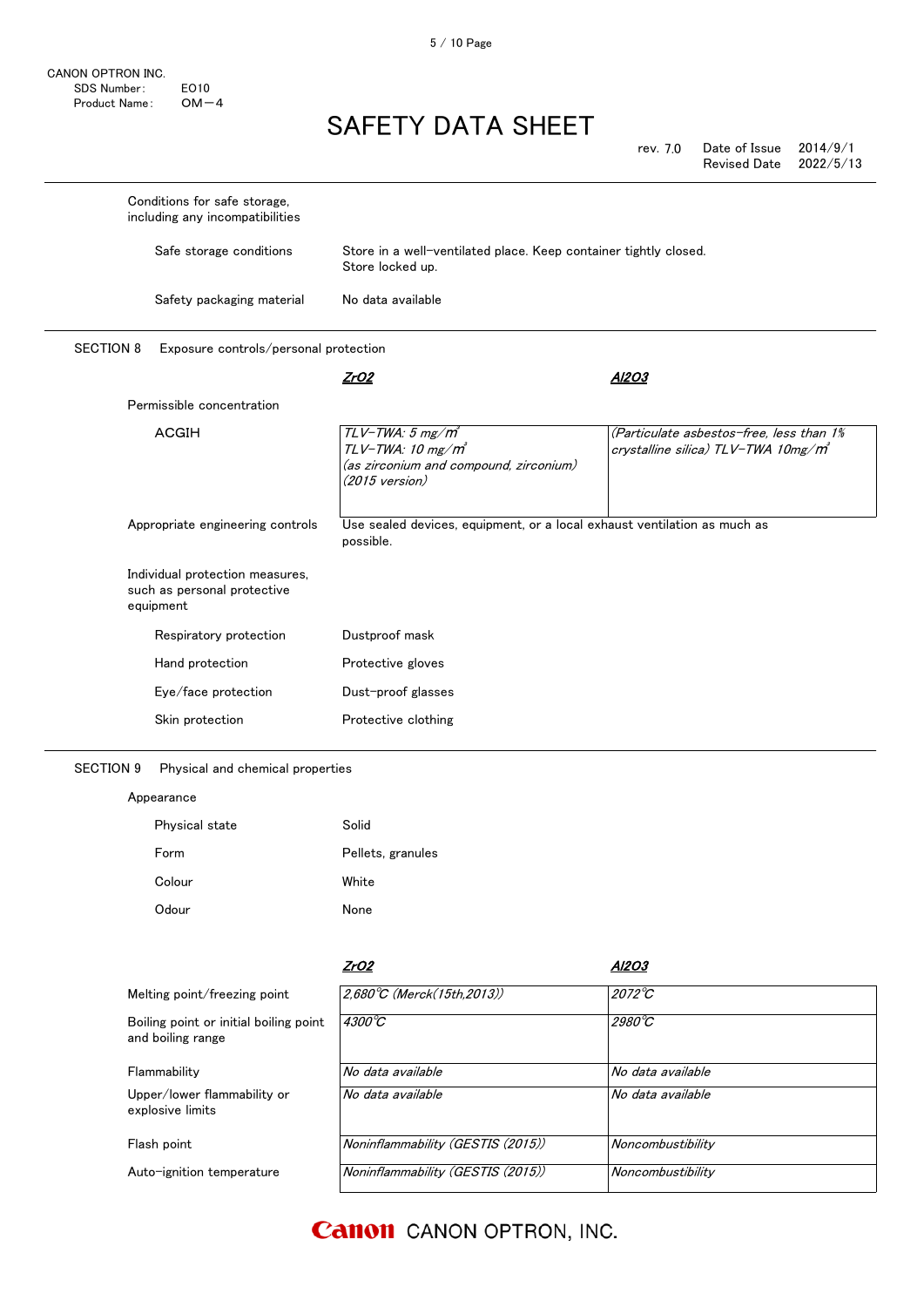rev. 7.0 Date of Issue 2014/9/1 Revised Date

| Decomposition temperature                  | No data available                       | No data available                                    |
|--------------------------------------------|-----------------------------------------|------------------------------------------------------|
| pH                                         | No data available                       | No data available                                    |
| Kinematic viscosity                        | No data available                       | No data available                                    |
| Solubility                                 |                                         |                                                      |
| Water                                      | Insoluble                               | Insoluble                                            |
| Other solvents                             | No data available                       | The slightly soluble in non-polar organic<br>solvent |
| Partition coefficient: n-<br>octanol/water | No data available                       | No data available                                    |
| Vapour pressure                            | No data available                       | $0.073Pa$ (mp.)                                      |
| Density and/or relative density            | No data available                       | 3.97                                                 |
| (Density)                                  | $\%$ 3.0 $\degree$ 3.8 (pellet) as OM-4 |                                                      |
| Relative vapor density                     | No data available                       | No data available                                    |
| Particle characteristics                   | No data available                       | No data available                                    |
| Other information                          | No data available                       | No data available                                    |
|                                            |                                         |                                                      |

SECTION 10 Stability and reactivity

|                                    | ZrO2              | Al2O3                                               |
|------------------------------------|-------------------|-----------------------------------------------------|
| Reactivity                         | No data available | No data available                                   |
| Chemical stability                 | No data available | Stability                                           |
| Possibility of hazardous reactions | No data available | Possibility of hazardous reaction is<br>negligible. |
| Conditions to avoid                | No data available | Generation of dust, diffusion.                      |
| Incompatible materials             | No data available | Not applicable                                      |
| Hazardous decomposition products   | No data available | Not applicable                                      |
|                                    |                   |                                                     |

### SECTION 11 Toxicological information

|                                                 | ZrO2                   | Al2O3                                                                |
|-------------------------------------------------|------------------------|----------------------------------------------------------------------|
| Acute toxicity(oral)                            | No data available      | <b>SPECIES: Rat</b><br><b>ENDPOINT LD50</b><br>VALUE: $>$ 5000 mg/kg |
| Acute toxicity(dermal)                          | No data available      | No data available                                                    |
| Acute toxicity (Inhalation: Gases)              | Solid (GHS definition) | Solid (GHS definition)                                               |
| Acute toxicity (Inhalation:<br>Vapours)         | Solid (GHS definition) | No data available                                                    |
| Acute toxicity (Inhalation: Dusts<br>and mists) | No data available      | No data available                                                    |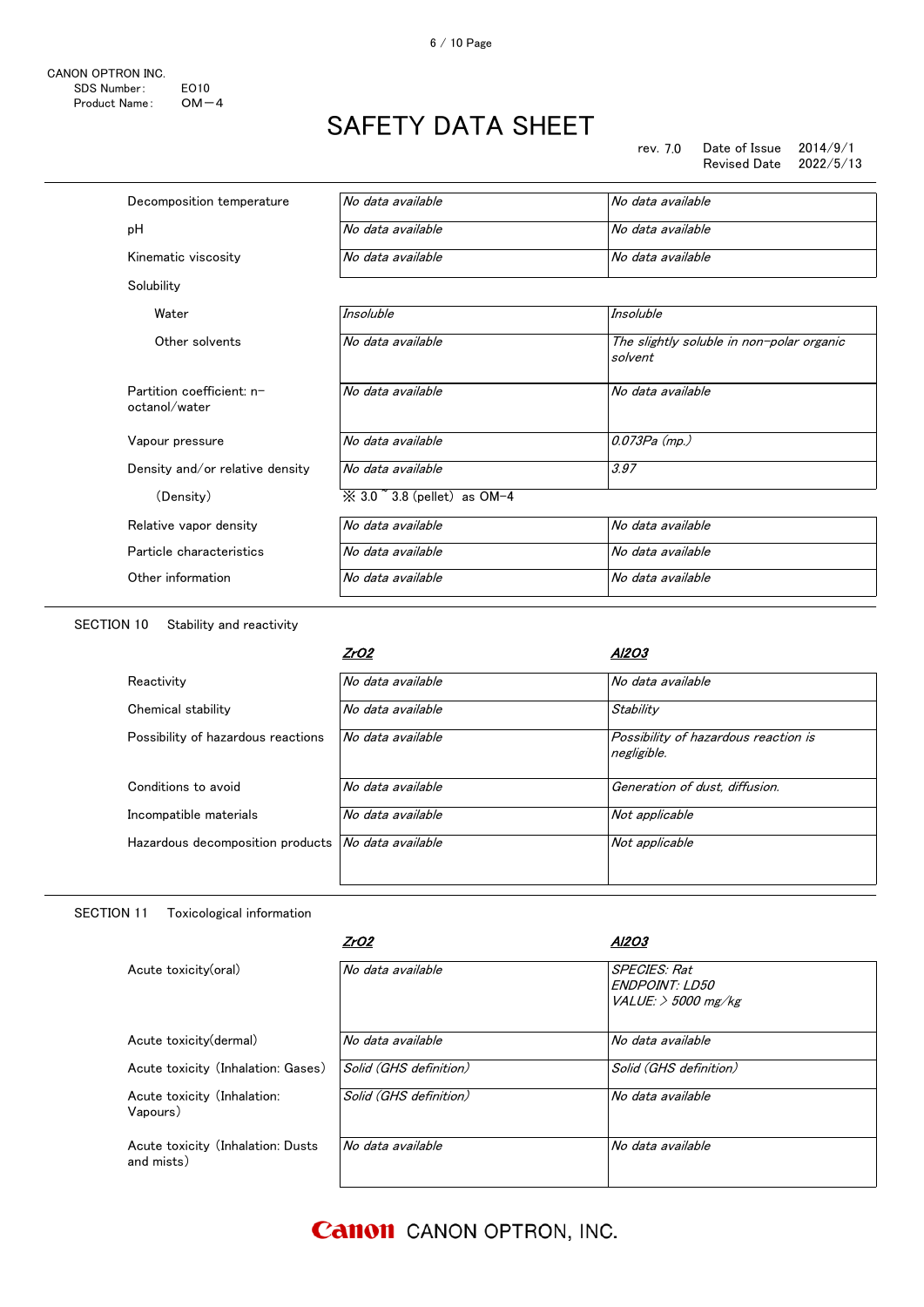

rev. 7.0 Date of Issue 2014/9/1 Revised Date 2022/5/13

| Skin corrosion/irritation                                            | No data available                                                                                                                                                                                                                                                                                                                                                                                                                                                                                                                                                                                                                                                            | No data available                                                                                                                                                                                                                    |
|----------------------------------------------------------------------|------------------------------------------------------------------------------------------------------------------------------------------------------------------------------------------------------------------------------------------------------------------------------------------------------------------------------------------------------------------------------------------------------------------------------------------------------------------------------------------------------------------------------------------------------------------------------------------------------------------------------------------------------------------------------|--------------------------------------------------------------------------------------------------------------------------------------------------------------------------------------------------------------------------------------|
| Serious eye damage/irritation                                        | No data available                                                                                                                                                                                                                                                                                                                                                                                                                                                                                                                                                                                                                                                            | No data available                                                                                                                                                                                                                    |
| Respiratory or skin sensitization                                    | The classification is not possible due to lack No data available<br>of data.<br>Besides, in DFGOT vol. 12 (1999), zirconium<br>and its compounds are classified as a<br>respiratory sensitizer from the information<br>on zirconium and other zirconium<br>compounds, but this substance was<br>classified as "Classification not possible"<br>due to no information on the substance.<br>It is reported that this substance causes<br>Granulomatous skin reactions in humans<br>(DFGOT vol. 12 (1999)). In DFGOT vol. 12<br>(1999), zirconium and its compounds are<br>classified as a sensitizer (Sah). From the<br>above, this substance was classified in<br>Category 1. |                                                                                                                                                                                                                                      |
| Germ cell mutagenicity                                               | No data available                                                                                                                                                                                                                                                                                                                                                                                                                                                                                                                                                                                                                                                            | The in vivo mutagenicity test has not been<br>carried out, and in the in vitro mutagenicity<br>test, we could only find the Ames test<br>(negative). Therefore we presupposed that<br>we could not classify it for the lack of data. |
| Carcinogenicity                                                      | As described in this hazard class for<br>zirconium (CAS number: 7440-67-7). ACGIH<br>classified zirconium and its compounds in<br>A4 in carcinogenicity (ACGIH (7th, 2001)).<br>Therefore, this substance was classified as<br>"Classification not possible" for this hazard<br>class.                                                                                                                                                                                                                                                                                                                                                                                       | Not classified because of "A                                                                                                                                                                                                         |
| Reproductive toxicity                                                | No data available                                                                                                                                                                                                                                                                                                                                                                                                                                                                                                                                                                                                                                                            | No data available                                                                                                                                                                                                                    |
| Specific target organ toxicity(single No data available<br>exposure) |                                                                                                                                                                                                                                                                                                                                                                                                                                                                                                                                                                                                                                                                              | It was set as category 3 (respiratory<br>irritation) from the statement of upper<br>respiratory irritation (ICSC (2000)).                                                                                                            |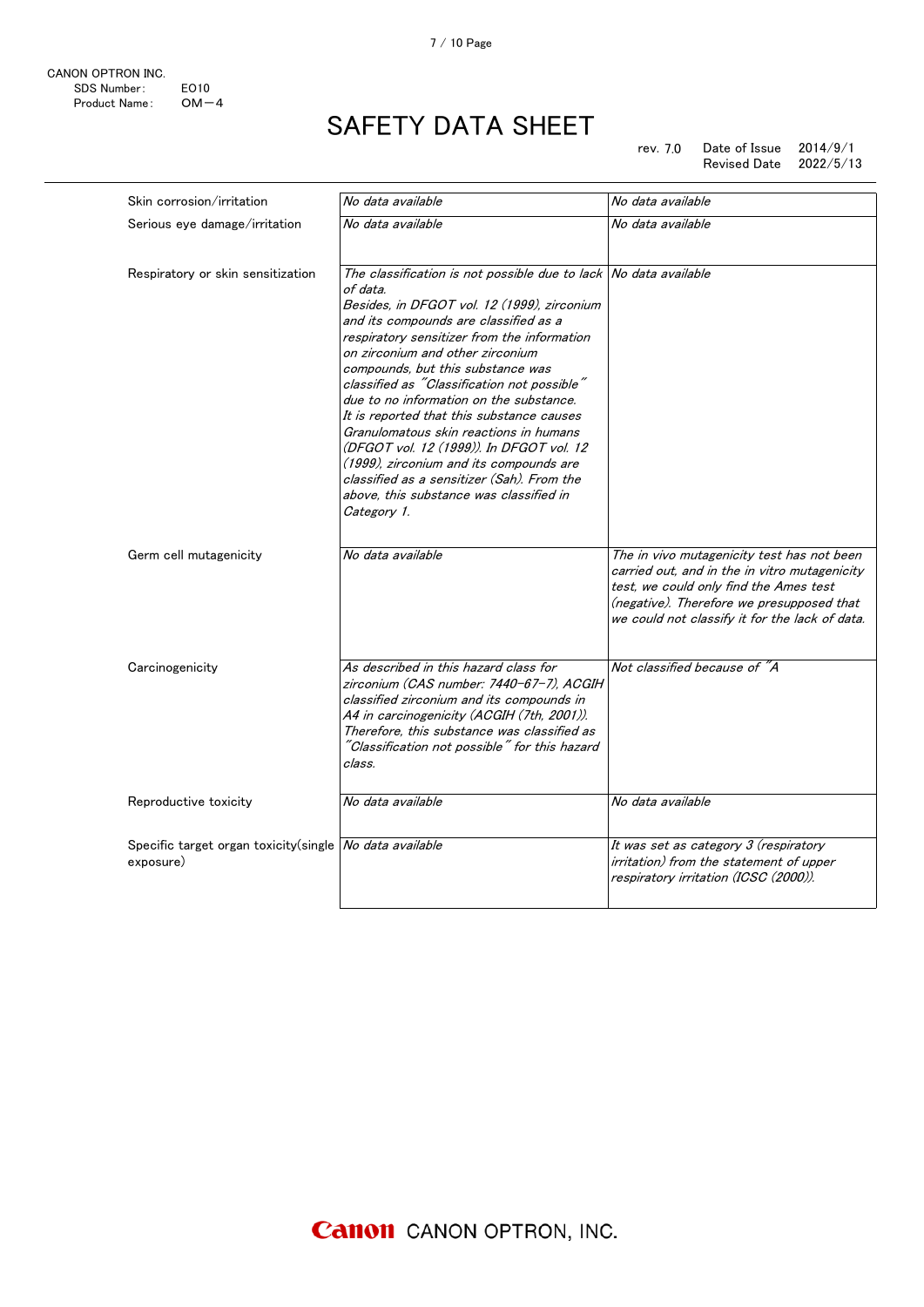rev. 7.0 Date of Issue 2014/9/1 Revised Date 2022/5/13

| Specific target organ<br>toxicity(repeated exposure) | As for humans, it is reported that effects on<br>lungs were not observed in workers exposed the statement that by occupational | It was classified into Category 1 according |
|------------------------------------------------------|--------------------------------------------------------------------------------------------------------------------------------|---------------------------------------------|
|                                                      | to this substance (DFGOT vol. 12 (1999)).                                                                                      | exposure of aluminas, pulmonary fibrosis    |
|                                                      | On the other hand, changes in the lung                                                                                         | was occurred (EHC (1997)).                  |
|                                                      | (asthma, bronchitis, pneumoconiosis, sarcoid                                                                                   |                                             |
|                                                      | granulomatosis, granulomatous interstitial<br>pneumonia) were reported, but it is reported                                     |                                             |
|                                                      | that association with this substance is not                                                                                    |                                             |
|                                                      | clear because they were also exposed to                                                                                        |                                             |
|                                                      | other substances that could cause lung                                                                                         |                                             |
|                                                      | damage (DFGOT vol. 12 (1999)).                                                                                                 |                                             |
|                                                      | However, there are cases where zirconium                                                                                       |                                             |
|                                                      | was confirmed in granulomatous lesions in                                                                                      |                                             |
|                                                      | the lungs of three, and extrinsic allergic                                                                                     |                                             |
|                                                      | alveolitis was observed just in one. It is                                                                                     |                                             |
|                                                      | reported that histological examination of the                                                                                  |                                             |
|                                                      | lungs revealed "various stages of epithelioid                                                                                  |                                             |
|                                                      | cell granuloma induced by foreign matter"                                                                                      |                                             |
|                                                      | with foreign matter inclusions in giant cells                                                                                  |                                             |
|                                                      | and fibrosis, and the principal component of                                                                                   |                                             |
|                                                      | foreign matter is zirconium, and similar                                                                                       |                                             |
|                                                      | changes were also found in skin, and                                                                                           |                                             |
|                                                      | granulomatous lesions were observed in                                                                                         |                                             |
|                                                      | mammary and axillary lymph nodes (DFGOT<br>vol. 12 (1999)).                                                                    |                                             |
|                                                      | As for experimental animals, it is reported                                                                                    |                                             |
|                                                      | that toxic effects were not found in an                                                                                        |                                             |
|                                                      | inhalation toxicity test using rats, rabbits,                                                                                  |                                             |
|                                                      | dogs, guinea pigs, and cats (DFGOT vol. 12<br>(1999), ACGIH (7th, 2001)), It is also                                           |                                             |
|                                                      | reported that in a diet administration test                                                                                    |                                             |
|                                                      | using rats, toxic effects were not observed                                                                                    |                                             |
|                                                      | (DFGOT vol. 12 (1999)).                                                                                                        |                                             |
|                                                      | As above, because effects of this substance                                                                                    |                                             |
|                                                      | cannot be denied completely in humans, the                                                                                     |                                             |
|                                                      | substance was classified as "Classification                                                                                    |                                             |
|                                                      | not possible."                                                                                                                 |                                             |
| Aspiration hazard                                    | No data available                                                                                                              | No data available                           |
|                                                      |                                                                                                                                |                                             |
| Other information                                    | No data available                                                                                                              |                                             |

SECTION 12 Ecological information

CANON OPTRON INC.

Product Name:

SDS Number: EO10<br>Product Name: OM-4

ZrO2

### Al2O3

| Toxicity                                                       |                   |                   |  |
|----------------------------------------------------------------|-------------------|-------------------|--|
| Hazardous to the aguatic<br>environment Short-<br>term(acute)  | No data available | No data available |  |
| Hazardous to the aguatic<br>environment Long-<br>term(chronic) | No data available | No data available |  |
| Persistence and degradability                                  | No data available | No data available |  |
| Bioaccumulative potential                                      | No data available | No data available |  |
| Mobility in soil                                               | No data available | No data available |  |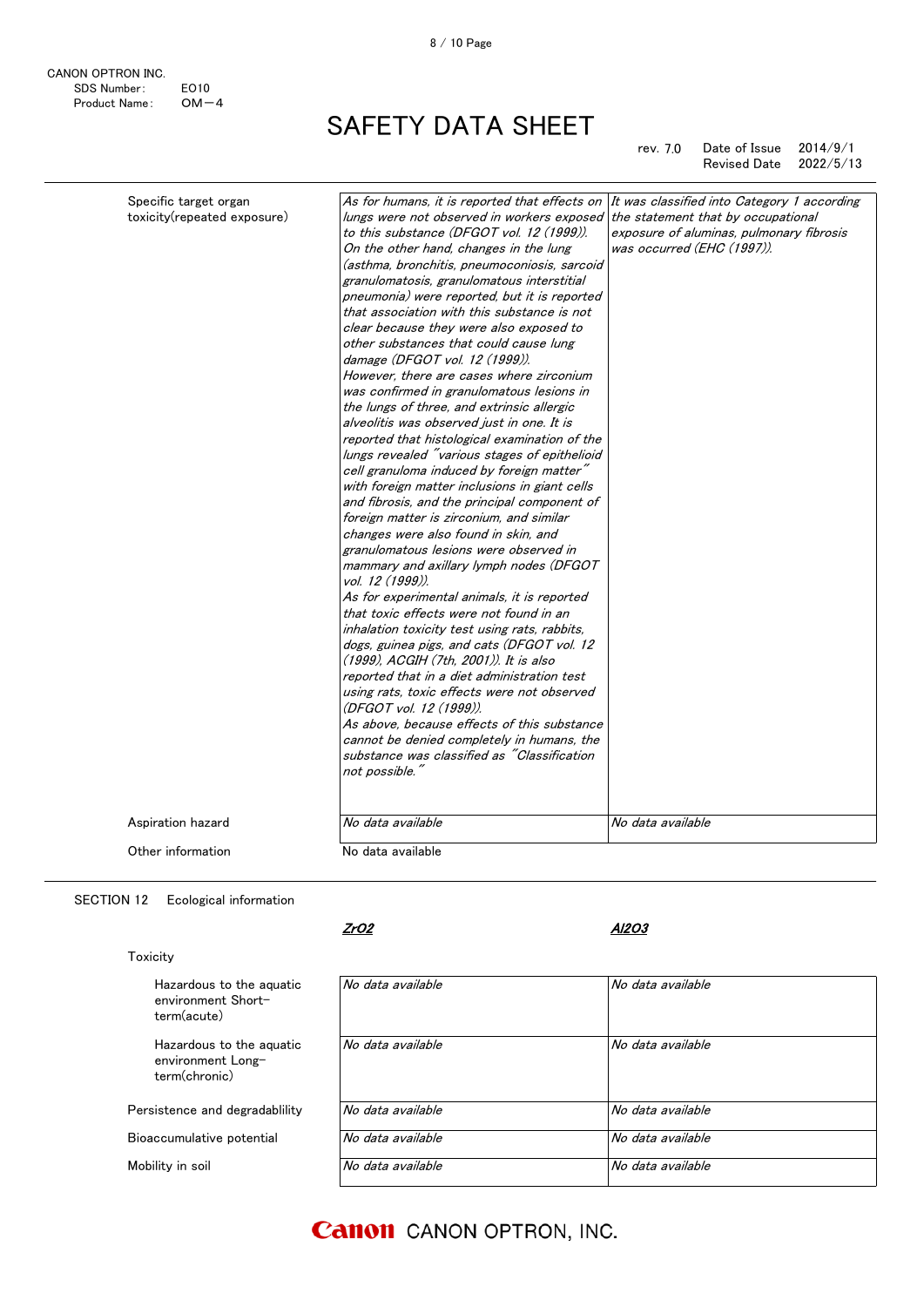CANON OPTRON INC. SDS Number: EO10<br>Product Name: OM-4 Product Name:

# SAFETY DATA SHEET

rev. 7.0 Date of Issue 2014/9/1 Revised Date

| Hazard to the ozone layer                                  | No data available                                                                                                                                                                                                             | No data available                                                                                                                                                        |
|------------------------------------------------------------|-------------------------------------------------------------------------------------------------------------------------------------------------------------------------------------------------------------------------------|--------------------------------------------------------------------------------------------------------------------------------------------------------------------------|
| Other adverse effects                                      | No data available                                                                                                                                                                                                             | No data available                                                                                                                                                        |
| <b>SECTION 13</b><br>Disposal considerations               |                                                                                                                                                                                                                               |                                                                                                                                                                          |
| Waste treatment methods                                    | Process is contracted to industrial waste disposers who received approval of a<br>prefectural governor.                                                                                                                       |                                                                                                                                                                          |
| Contaminated container and<br>contaminated packaging       | The container is recycled after being cleaned, or is appropriately processed<br>according to the standards of related laws and regulations.<br>When disposing of empty containers, the contents should be completely removed. |                                                                                                                                                                          |
| <b>SECTION 14</b><br>Transport information                 |                                                                                                                                                                                                                               |                                                                                                                                                                          |
|                                                            | ZrO2                                                                                                                                                                                                                          | Al2O3                                                                                                                                                                    |
| International regulation                                   |                                                                                                                                                                                                                               |                                                                                                                                                                          |
| UN number                                                  | Not applicable                                                                                                                                                                                                                | Not applicable                                                                                                                                                           |
| UN proper shipping name                                    | Not applicable                                                                                                                                                                                                                | Not applicable                                                                                                                                                           |
| UN classification                                          | Not applicable                                                                                                                                                                                                                | Not applicable                                                                                                                                                           |
| Transport hazard class                                     | Not applicable                                                                                                                                                                                                                | Not applicable                                                                                                                                                           |
| Packing group                                              | Not applicable                                                                                                                                                                                                                | Not applicable                                                                                                                                                           |
| Hazardous to the aquatic<br>environment                    | No data available                                                                                                                                                                                                             | No data available                                                                                                                                                        |
| Maritime transport in bulk<br>according to IMO instruments | No data available                                                                                                                                                                                                             | No data available                                                                                                                                                        |
| Japanese lows and regulations                              | Land regulation information Not applicable<br>Maritime regulatory information non-<br>hazardous materials<br>Aviation regulatory information non-<br>hazardous materials                                                      | Land regulation information Not applicable<br>Maritime regulatory information non-<br>hazardous materials<br>Aviation regulatory information non-<br>hazardous materials |
| Special precautions for users                              | Requires retention of yellow card when<br>transporting.<br>When transporting, protect from direct<br>sunlight and take on cargo without breakage<br>of container, corrosion and leakage.                                      | When transporting, protect from direct<br>sunlight and take on cargo without breakage<br>of container, corrosion and leakage.                                            |
| <b>Special Provisions</b>                                  |                                                                                                                                                                                                                               |                                                                                                                                                                          |
|                                                            |                                                                                                                                                                                                                               |                                                                                                                                                                          |

SECTION 15 Regulatoly information(Japan)

|                                                     | <u>ZrO2</u>                                                    | Al2O3                                                          |
|-----------------------------------------------------|----------------------------------------------------------------|----------------------------------------------------------------|
| Occupational Safety and Health<br>∟aw               | There is it in the case of an application or<br>an application | There is it in the case of an application or<br>an application |
| <b>PRTR Law</b>                                     | Not applicable                                                 | Not applicable                                                 |
| Poisonous and Deleterious<br>Substances control Law | Not applicable                                                 | Not applicable                                                 |